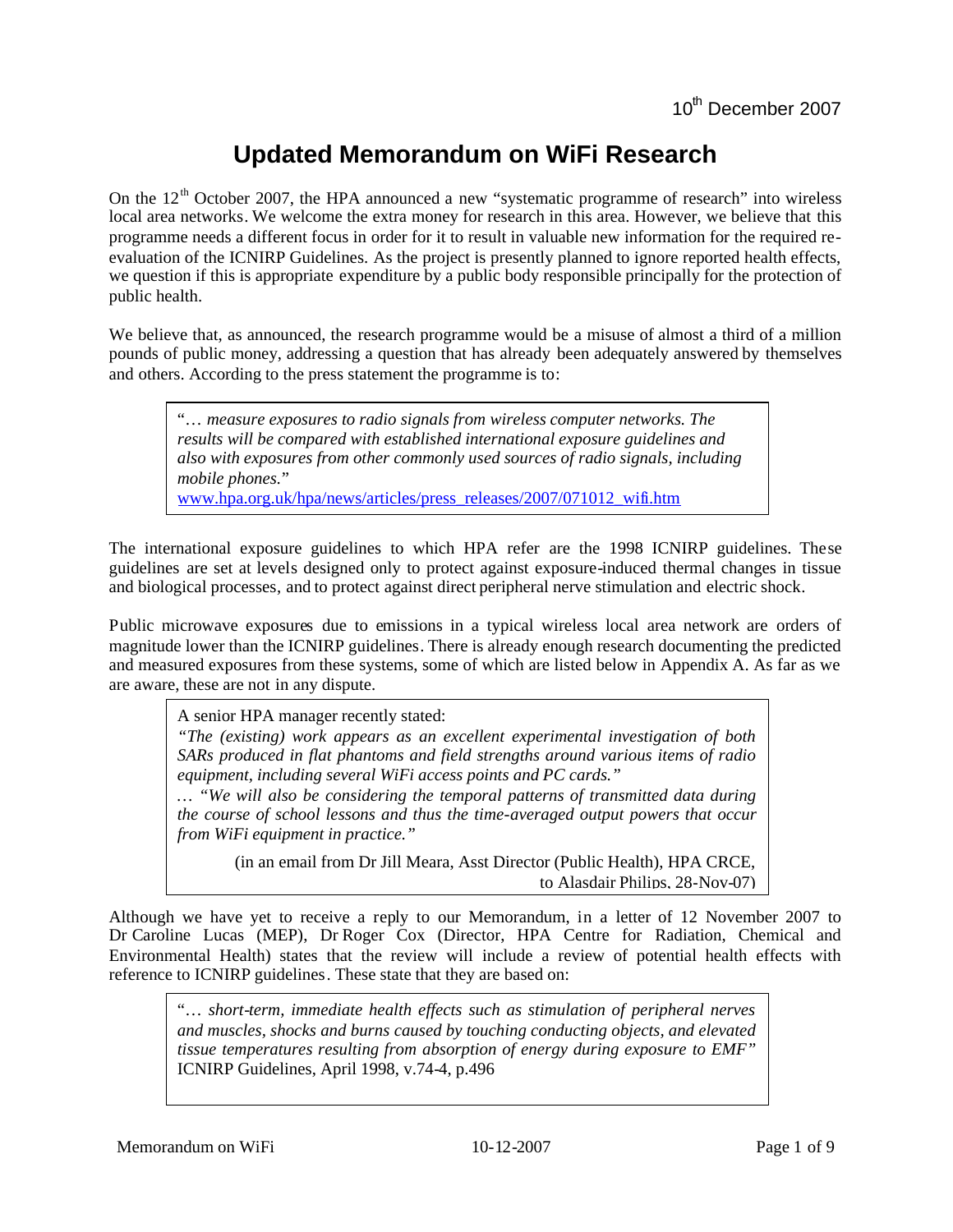The ICNIRP Guidelines specifically exclude any potential long-term effects such as those that we are concerned about. So, it is not surprising that Professor Pat Troop, Chief Executive of the HPA, was able to confidently state about this new research:

> "*We have good scientific reasons to expect the results to be re-assuring and we will publish our findings*." Professor Pat Troop, CEO, HPA [www.hpa.org.uk/hpa/news/articles/press\\_releases/2007/071012\\_wifi.htm](http://www.hpa.org.uk/hpa/news/articles/press_releases/2007/071012_wifi.htm)

That re-assurance is already pre-determined by the study design limitations. It is clear from the above quotations that the study currently is only to examine time-averaged SAR exposures. That has virtually no meaningful relevance for the consideration of the various non-thermal signal characteristics (i.e. informational rather than heating effects) that are thought, by leading concerned scientists working in the field of bio-electromagnetics, to be most likely to be causing the asthenic problems being reported. At previous HPA EMF DG meetings we have discussed the real public concerns about the effects on their health from exposure to signals from WiFi and mobile phone base stations. This announced "programme of research", which is not to collect any reported health effects, does not in any way address our concerns and its findings will not re-assure the concerned scientists and general public.

Since the ICNIRP 1998 Guidelines were produced a considerable number of studies have been published pointing to health effects far below the ICNIRP levels (see below in Appendix B). Many of these effects are found at signal levels very similar to, and in some cases significantly below, typical exposures from a nearby wireless network.

The most commonly reported adverse effects to low-level electromagnetic signals are headaches, concentration difficulties, learning and memory problems, chronic fatigue, depression, and behavioural problems. These symptoms are present in many ADHD cases. Since 1997 there has been a four-fold rise in children diagnosed with ADHD - indeed the National Institute for Clinical Excellence now estimates that as many as 5% of children have this problem. The cause of this rise is, so far, unknown.

In the light of Dr Havas' Canadian schools work on "dirty electricity" and improvements in children diagnosed with ADHD (see Appendix B), it is possible that background microwave exposure plays a role in this rise and we believe that it should be among the issues examined. It is important also to control for any placebo effect.

The various reports of adverse effects on well-being suggest that the adverse symptoms start to show in more sensitive people exposed to background peak signal levels above about 0.05 volts per metre. Typical signal levels in schools with WiFi are between 2 and 40 times higher than this. For further information, please see Appendix A.

We now urgently need ecological studies, monitoring the performance and well-being of children who are now exposed to these signals. Their health and performance details should be compared with those from relatively unexposed children and the data also examined to see if there are any temporal trends. As there are still some schools without WiFi, this may be the last opportunity to do some valuable work while we still have a chance to find relatively unexposed control children - although their home and mobile phone exposure also needs to be recorded. Much of the work could be done using questionnaires.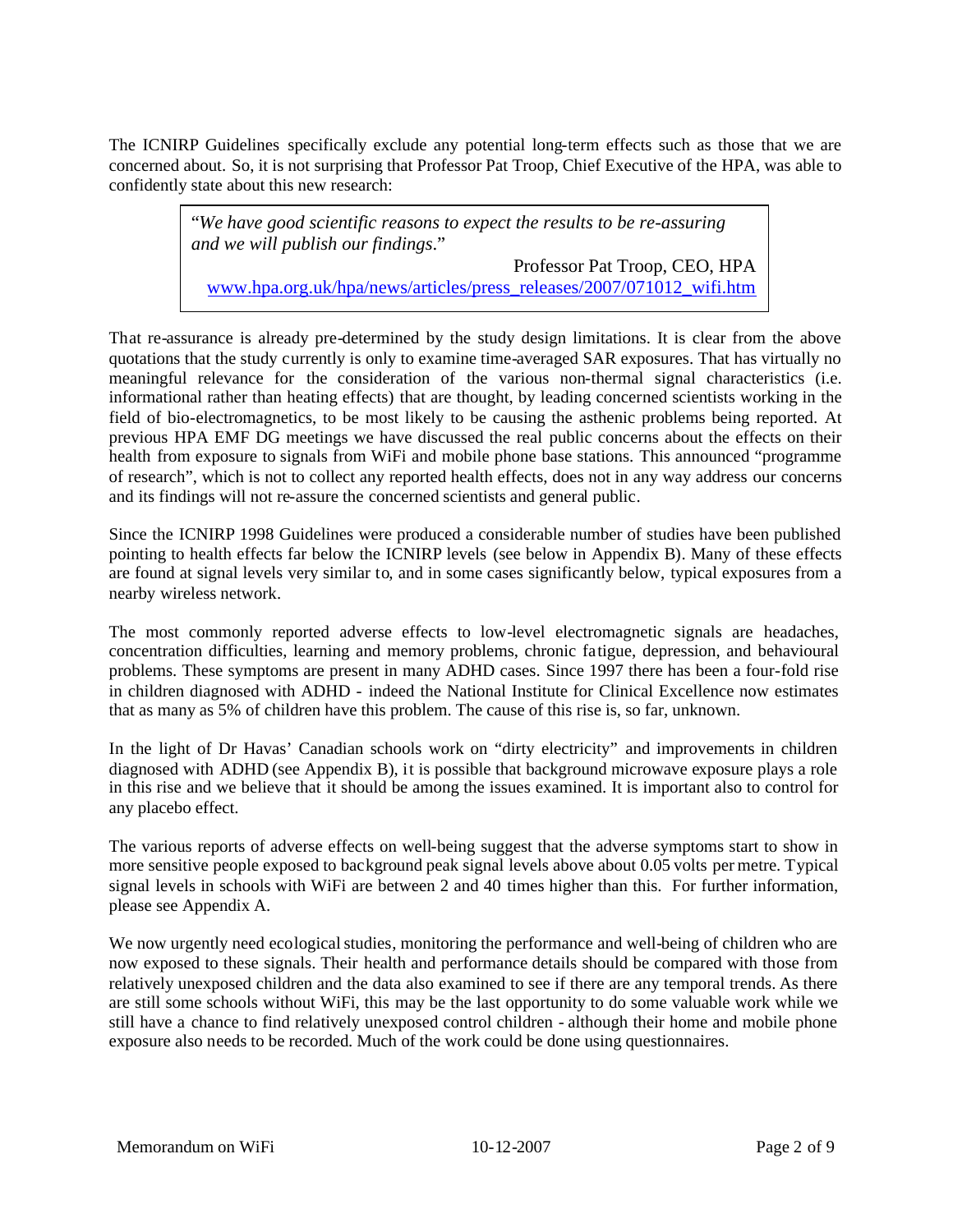In June 2000 the UK Government advised people to consider preventing the 'beam of greatest intensity' from a base station's antenna from falling on school premises. The levels inside classrooms from internal WiFi / wLAN equipment will almost always significantly exceed the classroom levels from any nearby base station.

The 1998 ICNIRP Guidelines are overdue for revision in the light of evidence published since. In order to meaningfully re-assess the situation, information about the health, well-being and performance of users needs to be gathered.

### **We call on the HPA to fundamentally change the announced programme of work so that it primarily collects health and performance data on school pupil WiFi users.**

Our initial suggestions for study include:

(1) To study secondary school children in the 12-15 year-old age-range as we have reports that this group is more affected than primary school children. This may be due to their longer exposure to environmental agents.

(2) School records should be used for health, behaviour and performance and some specific mental ability tests carried out.

(3) Schools with and without WiFi could be compared and also one or two schools with WiFi should also be equipped with wired networks and work 'half a term WiFi-on' and 'half a term WiFi-off' with suitable performance testing and well-being score at the end of each period for a couple of years.

(4) It would be important to also record, for these children, mobile-phone usage and home exposure to basestation, DECT and WiFi signals.

Some of this could be integrated with the forthcoming MTHR funded childhood illness research.

### **This programme of work could then result in some valuable information to feed into the necessary re-evaluation of the ICNIRP Guidelines.**

*This revised Memorandum has been signed by eight Members of the HPA-RPD EMF Discussion Group who are prepared to help with the study over-sight and planning.*

[http://www.hpa.org.uk/radiation/understand/radiation\\_topics/emf/emfdg/index.htm](http://www.hpa.org.uk/radiation/understand/radiation_topics/emf/emfdg/index.htm)

# From the Minutes of the HPA/RPD EMF DG meeting of 9<sup>th</sup> September 2007:

"Members were reminded of the Terms of Reference (ToR) of the EMF DG which are to:

### *To provide a forum for considering possible health concerns related to exposure to electromagnetic fields (EMFs) and to provide an input to the development of HPA advice.*

The Chairman considered that this was an important remit which enabled the Members' concerns to be raised and taken forward in a structured way."

Ref [1] [http://www.hpa.org.uk/hpa/news/articles/press\\_releases/2007/071012\\_wifi.htm](http://www.hpa.org.uk/hpa/news/articles/press_releases/2007/071012_wifi.htm)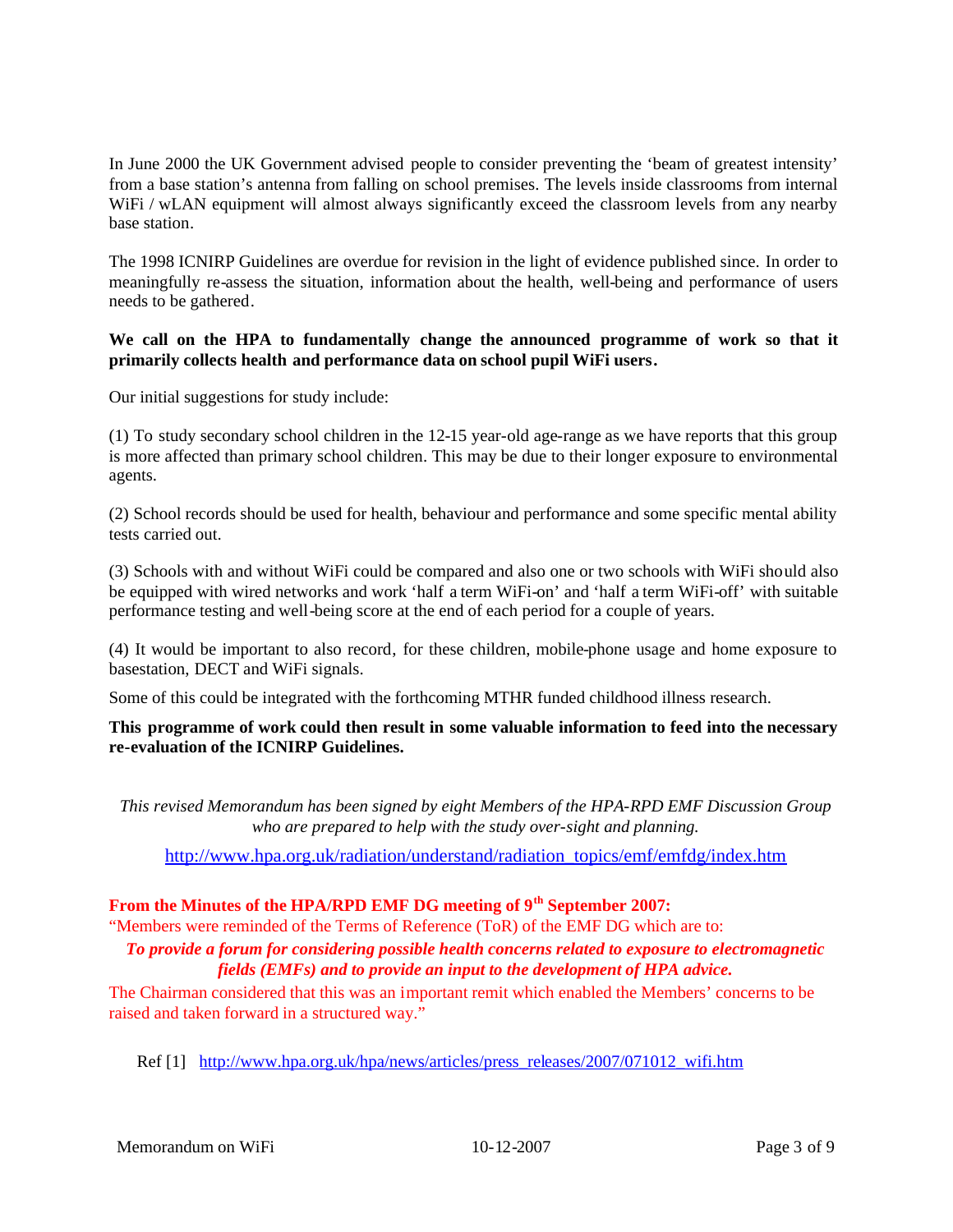# **Appendix A - Exposure levels**

The ICNIRP maximum public exposure Guidelines for the 2.4 GHz main current WiFi band are: 61 volts per metre ( $V/m$ ) averaged over any 6 mins  $10 \text{ W/m}^2$  averaged over any 6 minute period  $>1$  952 V/m is allowed in short peaks 10 000  $W/m^2$  averaged power of any short pulse

Signal levels from WiFi and similar equipment have been calculated and measured by industry during EMC compliance testing for over 10 years. The peak signals are up to about 6 volts per metre (V/m) and environmental signals that people are exposed to in rooms with WLAN hubs typically vary from about 0.1 to 3 V/m. Nobody seems to dispute this. The levels are lower in areas in the school without the Access Points and most wireless PCs can work down to reception levels well below 0.001 V/m, though the actual laptop PC transmitter will still be transmitting a signal of about 1 V/m or more to the user.

What is under dispute is whether signals as low as these can have effects on peoples' well-being.

The peak signal levels users are exposed to are generally in the range 0.2 to 2 V/m, with very short duty-cycles, resulting in low average power levels and tiny SAR absorbed power values. It is possible to have higher signals if sitting very close to the equipment, especially the Wireless Access Point.

For example, most WiFi units emit a background ~10 Hz beacon signal (a brain-wave frequency) pulsing at full power in 20 to 50 microsecond bursts even when not transferring files. In our opinion, it is quite inappropriate to time-average this by a reduction factor of 2 000 to 5 000-fold (as, for example, this HPA study will do and Foster (2007) did). If you take the peak SARs from the short pulse itself, then ICNIRP allows a 1 000-fold increase in power during this pulse (see top of this page), so this still does not address the relevant non-thermal issues.

The HPA-RPD have assessed these and found average power density levels of 220 microwatts per square metre ( $\mu$ W/m<sup>2</sup>) about 0.6 metres from a laptop PC and 330  $\mu$ W/m<sup>2</sup> at 2 metres from a wireless Access Point. These translate into average signal strength levels of 0.3 and 0.4 V/m respectively, with peak levels probably in the order of 0.5 to 2.5 V/m. (December 2003, carried out by Adam Lowe, HPA-RPD, Leeds.)

In June 2005, SAEFL, the Swiss Agency for Environment, Forests and Landscape, published a report "Electrosmog in the Environment". This states signal strengths at one metre from both wireless PCs and normal strength Access Points to be in the range 0.7 to 2.8 V/m. These are in good agreement with the above figures. The report DIV 5801-E is downloadable from: [www.buwalshop.ch](http://www.buwalshop.ch/)

An authoritative report was given by Neils Kuster, Foundation for Research on Information Technologies in Society (ITIS), Zurich, to a WHO Workshop meeting on "Base stations & wireless networks - Exposures & Health Consequences" in July 2005. ETH found that the typical peak signal strength at 1 m was about 1 V/m, rising to 2 V/m at a distance of 0.5 metres. This is in agreement with the above figures. The presentation is available at [http://www.who.int/peh-emf/meetings/archive/bsw\\_kuster.pdf](http://www.who.int/peh-emf/meetings/archive/bsw_kuster.pdf)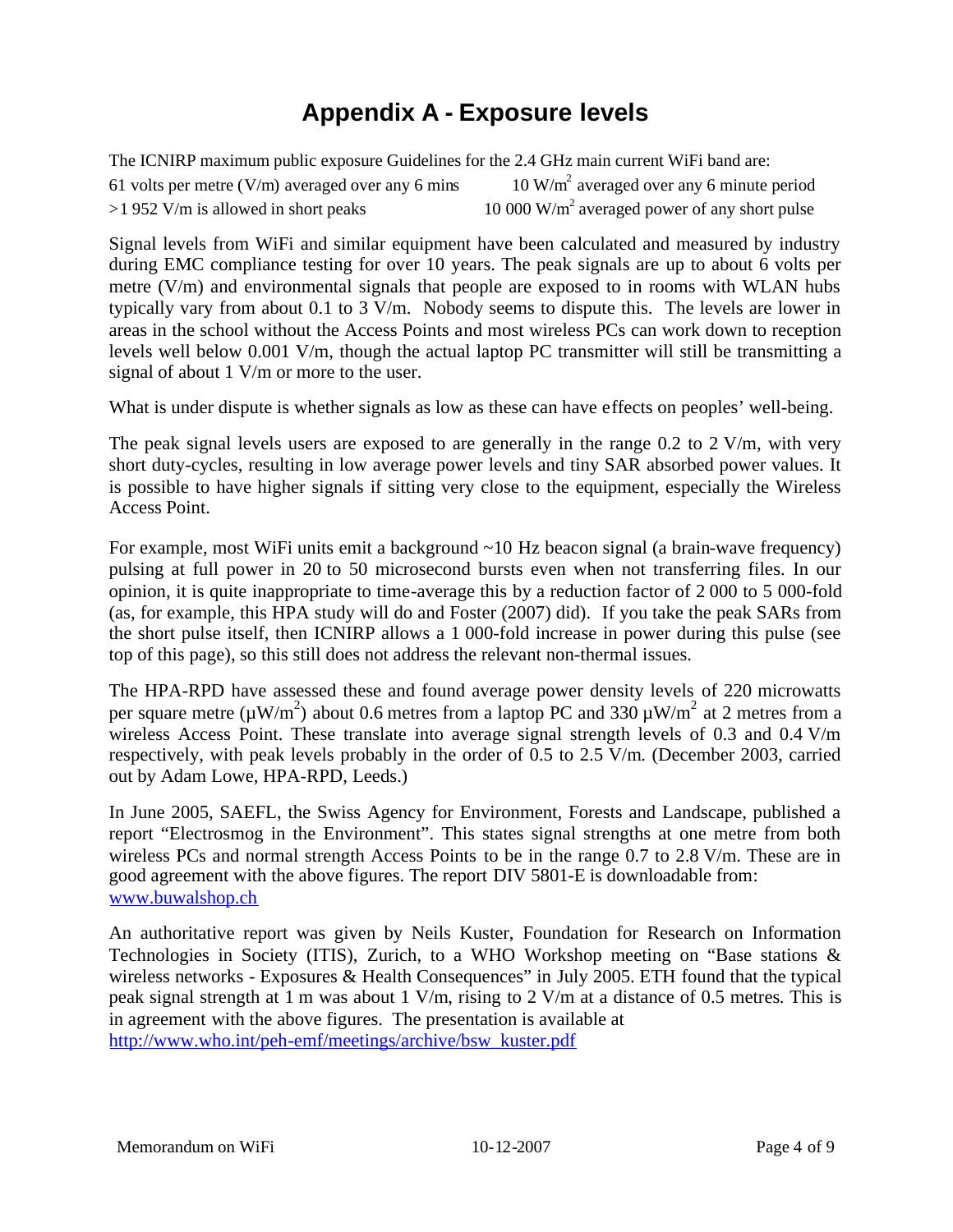The UK Radiocommunications Agency commissioned a useful report (AY-4434, 2.4 GHz Monitoring Exercise) carried out by Mass Consultants Ltd in 2003. This looks in some considerable detail at microwave signals in the 2.4 GHz band and is available on the internet. [www.ofcom.org.uk/static/archive/ra/topics/research/topics/other/2-4ghzbandmonitoring.pdf](http://www.ofcom.org.uk/static/archive/ra/topics/research/topics/other/2-4ghzbandmonitoring.pdf)

The BBC1 Panorama programme asked Powerwatch to make measurements for a programme on WiFi in schools, broadcast in May 2007. Values of between 0.2 and 1.5 V/m were measured 0.5 metres in front of a laptop downloading a file over the WiFi / wLAN wireless link. This is in good agreement with the above figures. The graphs below can be found at: [www.powerwatch.org.uk/news/20070529\\_panorama\\_extra.asp](http://www.powerwatch.org.uk/news/20070529_panorama_extra.asp)



The rationale behind these measurements was questioned by some people and a formal complaint made to the BBC about the Panorama programme. The BBC Editorial Complaints Unit has looked into this and has backed the programme's radiation experiment, saying *"The programme made clear that its measurements of wi-fi and mobile phone mast radiation were taken at the points where schoolchildren were likely to be exposed to the respective signals, thus avoiding the false impression that the level of radiation from wi-fi was higher at source."* <http://www.bbc.co.uk/complaints/news/2007/11/30/51156.shtml>

**The consistency of the measurements (typically in the range 0.1 to 2 V/m peak signal strength) made by many competent people using good quality equipment, that are orders of magnitude below the ICNIRP compliance levels, means that a new programme of work concentrating on making further measurements is not needed at present.**

The error budgets on these measurements mean that all present-day WiFi signals will be ICNIRP compliant. That does not in any way address, or even help to address, the low-level exposure adverse health questions that are currently being asked.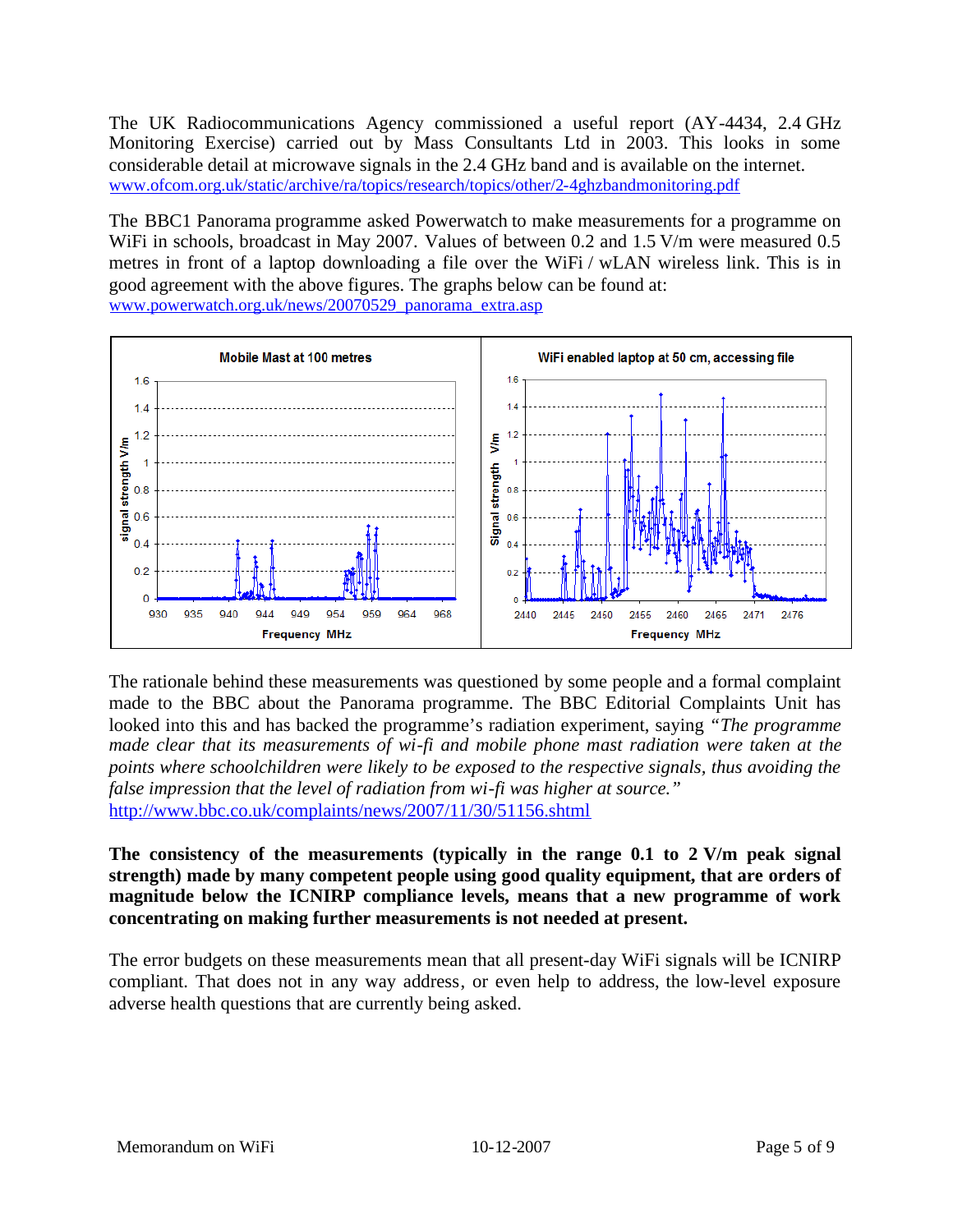# **Appendix B - Some Relevant References (post ICNIRP 1998)**

*This is not intended to be a comprehensive listing*

### 2007

Abdel-Rassoul G, El-Fateh OA, et al, (March 2007) *Neurobehavioral effects among inhabitants around mobilephone base stations*. Neurotoxicology. 28(2):434-40 - PMID: 16962663 [[View Abstract\]](http://www.ncbi.nlm.nih.gov/sites/entrez?cmd=Retrieve&db=pubmed&dopt=Abstract&list_uids=16962663)

Carpenter D. and C. Sage (2007) *BioInitiative Report*. [www.bioinitiative.org](http://www.bioinitiative.org/)

Eltiti S, Wallace D, et al. (2007) *Development and evaluation of the electromagnetic hypersensitivity questionnaire*. Bioelectromagnetics 28: 137-151, PMID: 17013888 [[View Abstract\]](http://www.ncbi.nlm.nih.gov/sites/entrez?cmd=Retrieve&db=pubmed&dopt=Abstract&list_uids=17013888)

Eltiti S, Wallace D, et al.(2007) *Does Short-Term Exposure to Mobile Phone Base Station Signals Increase Symptoms in Individuals who Report Sensitivity to Electromagnetic Fields? A Double-Blind Randomised Provocation Study*. doi:10.1289/ehp.10286, PMID: 18007992 [[View Abstract\]](http://www.ncbi.nlm.nih.gov/sites/entrez?cmd=Retrieve&db=pubmed&dopt=Abstract&list_uids=18007992)

Foster KR, (March 2007) *Radiofrequency Exposure from Wireless LANs utilizing Wi-Fi Technology*, Health Physics, 92:1, 280-289, PMID: 17293700 [[View Abstract\]](http://www.health-physics.com/pt/re/healthphys/abstract.00004032-200703000-00010.htm;jsessionid=HSTdVpJb0cl4vJHxJST43m6YJ7tspkPn84JCtPvRv24cn9HBwDLy!-1601909834!181195629!8091!-1)

Kuhn S, Lott U, Kramer A, Kuster N, (Aug 2007) *Assessment Methods for Demonstrating Compliance With Safety Limits of Wireless Devices Used in Home and Office Environments,* IEEE Transactions on Electromagnetic Compatibility, 49(3) 519-525 [[View Abstract\]](http://ieeexplore.ieee.org/xpl/freeabs_all.jsp?isnumber=4294112&arnumber=4294128&count=39&index=9)

Mortazavi SM, Ahmadi J, Shariati M, (2007) *Prevalence of subjective poor health symptoms associated with exposure to electromagnetic fields among university students*, Bioelectromagnetics. 2007 May;28(4):326-30, PMID: 17330851 [[View Abstract\]](http://www.ncbi.nlm.nih.gov/sites/entrez?cmd=Retrieve&db=pubmed&dopt=Abstract&list_uids=17330851)

Preece AW, Georgiou AG, et al, (2007) *Health response of two communities to military antennae in Cyprus*. Occ and Env Med; 64:402-408, PMID 17259164[[View Abstract\]](http://www.ncbi.nlm.nih.gov/entrez/query.fcgi?db=pubmed&cmd=Retrieve&dopt=Abstract&list_uids=17259164)

Schröttner J, Leitgeb N, Hillert L,(2007), *Investigation of electric current perception thresholds of different EHS groups*, Bioelectromagnetics, Apr;28(3):208-13, PMID: 17080457, [[View Abstract\]](http://www.ncbi.nlm.nih.gov/sites/entrez?cmd=Retrieve&db=pubmed&dopt=Abstract&list_uids=17080457)

2006

Aalto S, Haarala C, et al, (July 2006) *"Mobile phone affects cerebral blood flow in humans"*. J Cereb Blood Flow Metab. 26(7):885-90 PMID 16495939[[View Abstract\]](http://www.ncbi.nlm.nih.gov/entrez/query.fcgi?db=pubmed&cmd=Retrieve&dopt=Abstract&list_uids=16495939)

Esen F, Esen H (March 2006) *"Effect of electromagnetic fields emitted by cellular phones on the latency of evoked electrodermal activity"*. Int J Neurosci. 116(3):321-9, PMID 16484058[[View Abstract\]](http://www.ncbi.nlm.nih.gov/entrez/query.fcgi?db=pubmed&cmd=Retrieve&dopt=Abstract&list_uids=16484058)

Hardell L, et al, (2006) *Tumour risk associated with use of cellular telephones or cordless desktop telephones.*, World J Surg Oncol 2006 Oct 11;4:74, PMID 17034627[[View Abstract\]](http://www.ncbi.nlm.nih.gov/sites/entrez?cmd=Retrieve&db=pubmed&dopt=Abstract&list_uids=17034627)

Havas M, (2006) *Electromagnetic Hypersensitivity: Biological Effects of Dirty Electricity with Emphasis on Diabetes and Multiple Sclerosis*, Electromagnetic Biology and Medicine, 25: 259–268 PMID17178585 [[View Abstract\]](http://www.ncbi.nlm.nih.gov/sites/entrez?cmd=Retrieve&db=pubmed&dopt=Abstract&list_uids=17178585)

Huss A, Röösli M, (2006) *Consultations in primary care for symptoms attributed to electromagnetic fields--a survey among general practitioners*, BMC Public Health. 2006 Oct 30;6:267, PMID: 17074080 [[View Abstract\]](http://www.ncbi.nlm.nih.gov/sites/entrez?cmd=Retrieve&db=pubmed&dopt=Abstract&list_uids=17074080)

Hutter H-P, Kundi M, et al, (2006) *Subjective symptoms, sleeping problems, and cognitive performance in subjects living near mobile phone base stations*, Occup Environ Med 2006;63:307–313, PMID 16621850 [[View Abstract\]](http://www.ncbi.nlm.nih.gov/sites/entrez?cmd=Retrieve&db=pubmed&dopt=Abstract&list_uids=16621850)

Johansson O. (2006). *Electrohypersensitivity: State-of-the-art of a fundamental impairment*. Electromagnetic Biol. Med. 25: 235-258, PMID: 17178584 [[View Abstract\]](http://www.ncbi.nlm.nih.gov/sites/entrez?cmd=Retrieve&db=pubmed&dopt=Abstract&list_uids=17178584)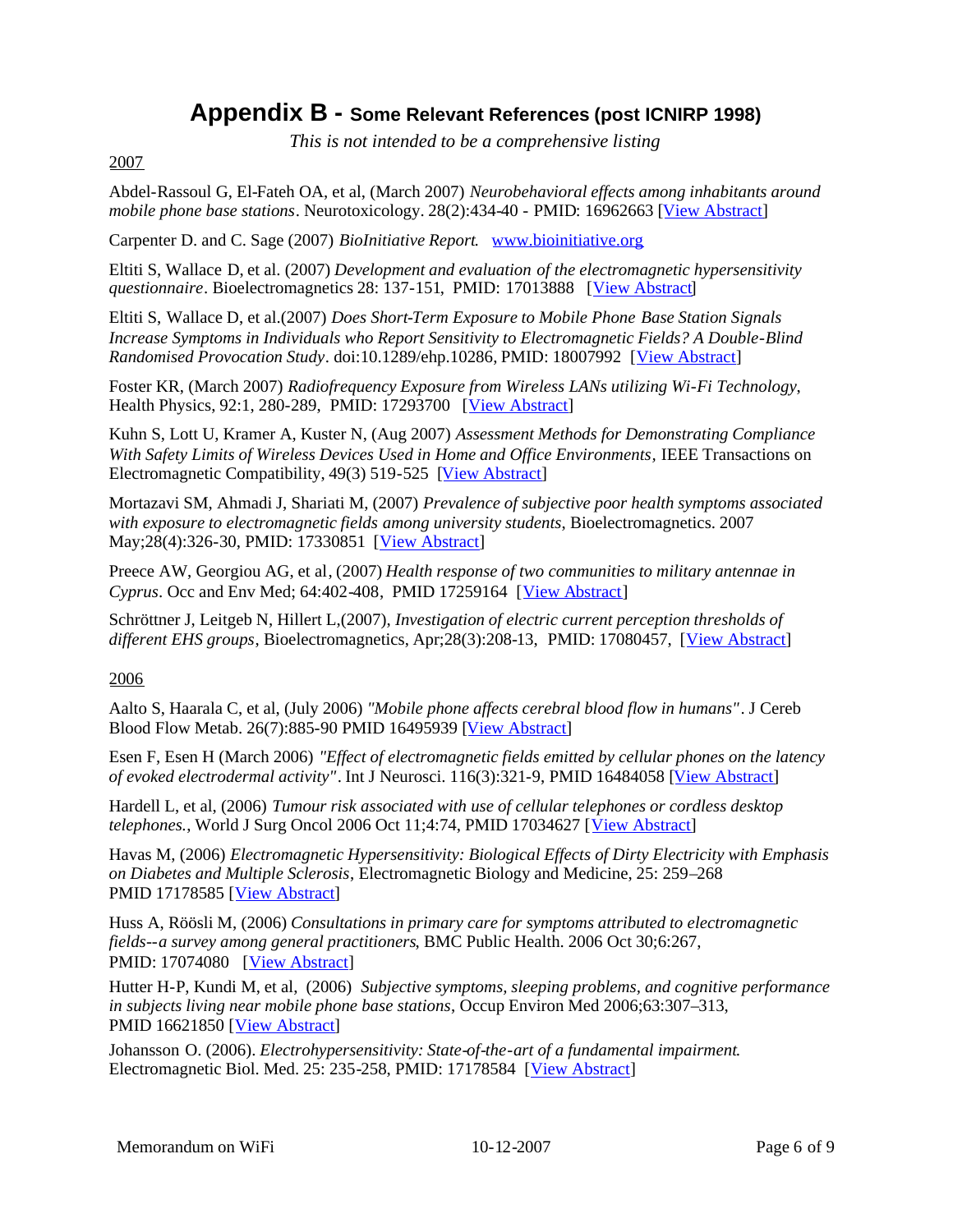Kuhn S, Kuster N, (July 2006) *Development of Procedures for the EMF Exposure Evaluation of Wireless Devices in Home and Office Environments Supplement 1: Close-to-Body and Base Station Wireless Data Communication Devices, ITIS Foundation, ETH Zurich, 8092 Zurich*. www.bag.admin.ch/suchen/index.html?keywords=kuster&lang=en

Nylund R, Leszcynski D, (2006) *Mobile phone radiation causes changes in gene and protein expression in human endothelial cell lines and the response seems to be genome- and proteome-dependent*, Proteomics Sep;6(17):4769-80, PMID 16878295 [[View Abstract\]](http://www.ncbi.nlm.nih.gov/sites/entrez?cmd=Retrieve&db=pubmed&dopt=Abstract&list_uids=16878295)

Panagopoulos DJ, et al, (2006) *Cell death induced by GSM 900-MHz and DCS 1800-MHz mobile telephony radiation*, Mutat Res 2006 Oct 10, PMID 17045516 [[View Abstract\]](http://www.ncbi.nlm.nih.gov/entrez/query.fcgi?db=pubmed&cmd=Retrieve&dopt=Abstract&list_uids=17045516)

Schreier N, Huss A, Röösli M. (2006) *The prevalence of symptoms attributed to electromagnetic field exposure: a cross-sectional representative survey in Switzerland*, Soz Praventivmed. 51(4):202-9, PMID: 17193782 [[View Abstract\]](http://www.ncbi.nlm.nih.gov/entrez/query.fcgi?db=pubmed&cmd=Retrieve&dopt=Abstract&list_uids=17193782)

Yurekli AI, (2006) *GSM base station electromagnetic radiation and oxidative stress in rats*, Electromagn Biol Med 25(3):177-88, PMID 16954120[[View Abstract\]](http://www.ncbi.nlm.nih.gov/sites/entrez?cmd=Retrieve&db=pubmed&dopt=Abstract&list_uids=16954120)

# 2005

Balmori A (2005) *Possible Effects of Electromagnetic Fields from Phone Masts on a Population of White Stork*, Electromagnetic Biology and Medicine, 24:109–119. A copy of the paper is available from: [www.powerwatch.org.uk/news/20051006\\_storks.pdf](http://www.powerwatch.org.uk/news/20051006_storks.pdf)

Bamberg Report (July 2005), Open letter to Edmund Stoiber, president of the federal state of Bavaria, from a group of general medical doctors regarding 357 patients, with supporting details of symptoms and microwave exposure levels. [www.powerwatch.org.uk/news/20050722\\_bamberg.asp](http://www.powerwatch.org.uk/news/20050722_bamberg.asp)

Belyaev IY, Hillert L, et al, (April 2005) *"915 MHz microwaves and 50 Hz magnetic field affect chromatin conformation and 53BP1 foci in human lymphocytes from hypersensitive and healthy persons"*. Bioelectromagnetics. 26(3):173-84 - PMID 15768430 [[View Abstract\]](http://www.ncbi.nlm.nih.gov/entrez/query.fcgi?db=pubmed&cmd=Retrieve&dopt=Abstract&list_uids=15768430)

Huber R, Treyer V, et al, (Feb2005) *"Exposure to pulse-modulated radio frequency electromagnetic fields affects regional cerebral blood flow"*. Eur J Neurosci. 21(4):1000-6 - PMID 15787706 [[View Abstract\]](http://www.ncbi.nlm.nih.gov/entrez/query.fcgi?db=pubmed&cmd=Retrieve&dopt=Abstract&list_uids=15787706)

Kramer A, Kuhn S, Lott U, Kuster N; (Feb 2005) *Development of Procedures for the Assessment of Human Exposure to EMF from Wireless Devices in Home and Office Environments*. Technical report, ETH / ITIS Foundation, Zurich. [www.bag.admin.ch/suchen/index.html?keywords=kuster&lang=en](http://www.bag.admin.ch/suchen/index.html?keywords=kuster&lang=en)

Preece AW, Georgiou AG,et al, 2005, *The Akrotiri Military Antennae Survey Report*, a study for the Ministry of Health of the Republic of Cyprus by Bristol University. Available from: [www.sba.mod.uk/environment\\_forms/Antennae%20Health%20survey.pdf](http://www.sba.mod.uk/environment_forms/Antennae Health survey.pdf)

Rubin GJ, Das Munshi J, Wessely S. (2005), *Electromagnetic hypersensitivity: a systematic review of provocation studies*, Psychosom Med. 2005 Mar-Apr;67(2):224-32, PMID: 15784787 [[View Abstract\]](http://www.ncbi.nlm.nih.gov/entrez/query.fcgi?db=pubmed&cmd=Retrieve&dopt=Abstract&list_uids=15784787)

Seitz H, Stinner D, et al, (2005) *Electromagnetic hypersensitivity (EHS) and subjective health complaints associated with electromagnetic fields of mobile phone communication--a literature review published between 2000 and 2004*, Sci Total Environ. Oct 15;349(1-3):45-55, PMID: 15975631 [[View Abstract\]](http://www.ncbi.nlm.nih.gov/entrez/query.fcgi?db=pubmed&cmd=Retrieve&dopt=Abstract&list_uids=15975631)

### 2004

Al-Khlaiwi T, Meo SA (June 2004) *"Association of mobile phone radiation with fatigue, headache, dizziness, tension and sleep disturbance in Saudi population"*. Saudi Med J. 25(6):732-6 - [[View Abstract\]](http://www.ncbi.nlm.nih.gov/entrez/query.fcgi?db=pubmed&cmd=Retrieve&dopt=Abstract&list_uids=15195201)

Bortkiewicz A et al 2004 – *Subjective symptoms reported by people living in the vicinity of cellular phone basestations: review Med Pr 55(4):345-51 15620045 [[View Abstract\]](http://www.ncbi.nlm.nih.gov/sites/entrez?Db=pubmed&Cmd=ShowDetailView&TermToSearch=15620045)*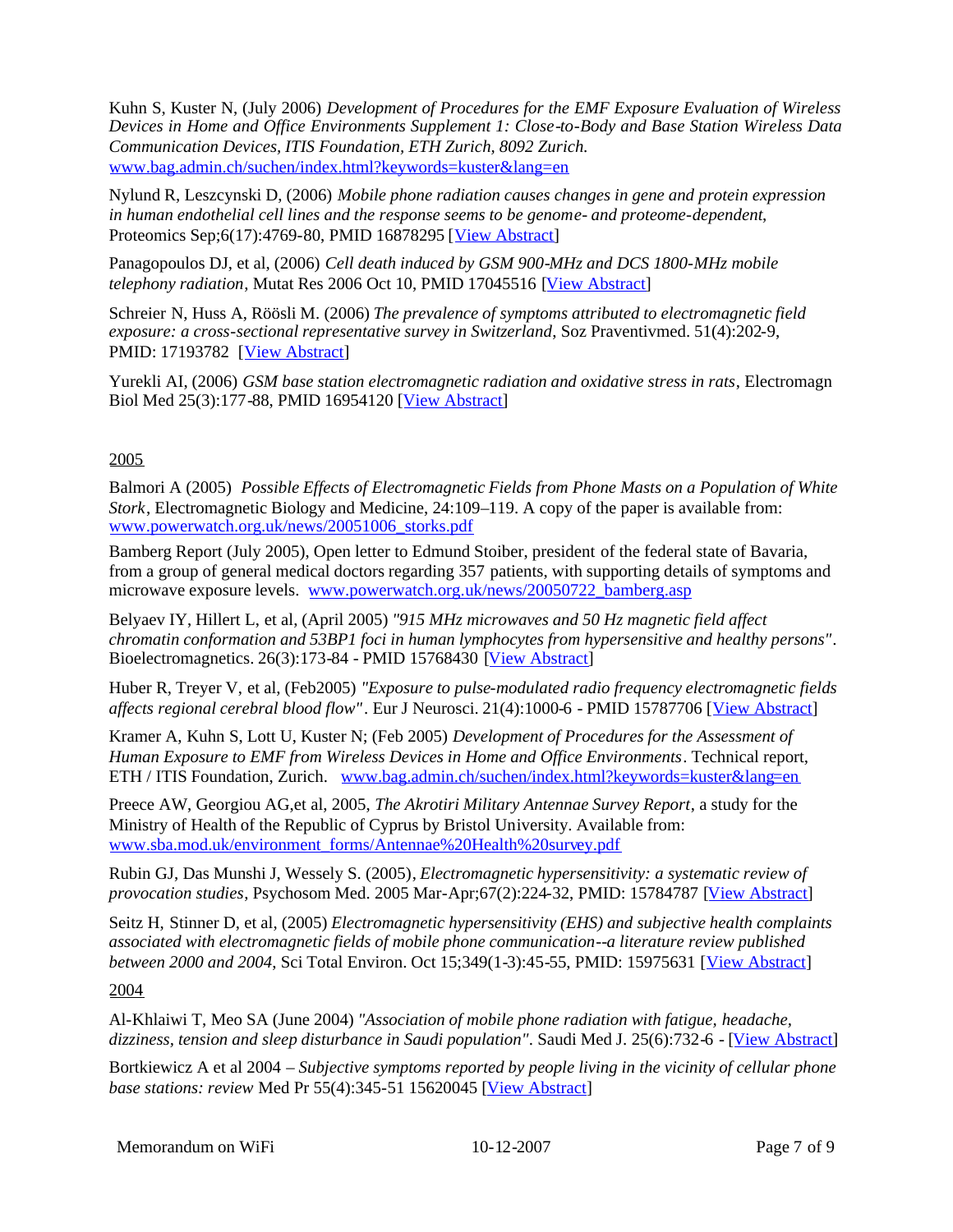Caraglia M, Marra M, et al, (June 2004) *"Electromagnetic fields at mobile phone frequency induce apoptosis and inactivation of the multi-chaperone complex in human epidermoid cancer cells"*. J Cell Physiol. 204(2):539-48 - PMID 15754340 [\[View Abstract\]](http://www.ncbi.nlm.nih.gov/entrez/query.fcgi?db=pubmed&cmd=Retrieve&dopt=Abstract&list_uids=15754340)

Czyz J, Guan K, et al, (May 2004) *"High frequency electromagnetic fields (GSM signals) affect gene expression levels in tumor suppressor p53-deficient embryonic stem cells"*. Bioelectromagnetics. 25(4):296-307 - PMID 15114639[[View Abstract\]](http://www.ncbi.nlm.nih.gov/entrez/query.fcgi?db=pubmed&cmd=Retrieve&dopt=Abstract&list_uids=15114639)

Eger H et al 2004 – *The influence of being physically near to a cell phone transmission mast on the incidence of Cancer* Umwelt Medizin Gesellschaft 17.4.2004 [\[View pdf file\]](http://www.powerwatch.org.uk/news/20041118_naila.pdf)

IEC TC106; (Jan 2004), *Evaluation of Human Exposure to Radio Frequency Fields from Handheld and Body-Mounted Wireless Communication Devices in the Frequency Range of 30MHz to 6 GHz* (draft).

Nikolova T, Czyz J, et al, (October 2004) *"Electromagnetic fields affect transcript levels of apoptosisrelated genes in embryonic stem cell-derived neural progenitor cells"*. Bioelectromagnetics. 19(12):1686- 8 - PMID 16116041[[View Abstract\]](http://www.ncbi.nlm.nih.gov/entrez/query.fcgi?db=pubmed&cmd=Retrieve&dopt=Abstract&list_uids=16116041)

Oberfeld G, Navarro A E, et al, (August 2004). *"The Microwave Syndrome - Further aspects of a Spanish Study"*. Conference Proceedings - [[View Summary and Download Report\]](http://www.powerwatch.org.uk/news/20040809_spain.asp)

Röösli M, Moser M, et al, (2004) *Symptoms of ill health ascribed to electromagnetic field exposure--a questionnaire survey*, Int J Hyg Environ Health. Feb;207(2):141-50, PMID: 15031956 [[View Abstract\]](http://www.ncbi.nlm.nih.gov/entrez/query.fcgi?db=pubmed&cmd=Retrieve&dopt=Abstract&list_uids=15031956)

Sarimov R, Malmgren LOG, et al, (2004) *"Nonthermal GSM Microwaves Affect Chromatin Conformation in Human Lymphocytes Similar to Heat Shock"*. IEEE Trans Plasma Sci 32:1600-1608[[View Abstract\]](http://www.emf-portal.de/viewer.php?sid=f7b8ff4a67c918b19266545a39fb7ce6&sform=1&aid=13460&l=e)

Wolf R & Wolf D 2004 – *Increased incidence of cancer near a cell-phone transmitter station* IntJ of Cancer Prevention  $1(2)$  [[View pdf file\]](http://www.powerwatch.org.uk/news/20050207_israel.pdf) 2003

Huber R, Schuderer J, et al, (May 2003) *"Radio frequency electromagnetic field exposure in humans: Estimation of SAR distribution in the brain, effects on sleep and heart rate"*. Bioelectromagnetics. 24(4):262-76 - PMID 12696086[[View Abstract\]](http://www.ncbi.nlm.nih.gov/entrez/query.fcgi?db=pubmed&cmd=Retrieve&dopt=Abstract&list_uids=12696086)

Kramarenko AV, Tan U (July 2003) *"Effects of high-frequency electromagnetic fields on human EEG: a brainmapping study"*. Int J Neurosci. 113(7):1007-19 - PMID 12881192 [[View Abstract\]](http://www.ncbi.nlm.nih.gov/entrez/query.fcgi?db=pubmed&cmd=Retrieve&dopt=Abstract&list_uids=12881192)

Leitgeb N, Schröttner J, (2003), *Electrosensibility and electromagnetic hypersensitivity,* Bioelectromagnetics, Sep;24(6):387-94, PMID: 12929157 [[View Abstract\]](http://www.ncbi.nlm.nih.gov/entrez/query.fcgi?db=pubmed&cmd=Retrieve&dopt=Abstract&list_uids=12929157)

Navarro E A, et al, (2003) *The microwave syndrome: a preliminary study in Spain*, Electromagnetic Biology & Medicine 22 (2 & 3) 161-169 [\[View Abstract\]](http://www.informaworld.com/smpp/content~content=a713628989~db=all~order=page)

Santini R, Santini P, et al (September 2003). *"Symptoms experienced by people in vicinity of base stations: II/ Incidences of age, duration of exposure, location of subjects in relation to the antennas and other electromagnetic factors"*. Pathol Biol (Paris). 51(7):412-5, PMID 12948762 [[View Abstract\]](http://www.ncbi.nlm.nih.gov/sites/entrez?cmd=Retrieve&db=pubmed&dopt=Abstract&list_uids=12948762)

Santini R, Santini P, et al, (2003) *Survey Study of people living in vicinity of cellular phone base stations*, Biol.Med., 1:41-49 [\[View Abstract\]](http://www.emf-portal.de/viewer.php?sid=b9fdfbdbf6a0be2a3607c535890955c6&sform=1&aid=10062&l=e)

2002

Edelstyn N, Oldershaw A, (January 2002) *"The acute effects of exposure to the electromagnetic field emitted by mobile phones on human attention"*. Neuroreport. 13(1):119-21 PMID 11924872[[View Abstract\]](http://www.ncbi.nlm.nih.gov/entrez/query.fcgi?db=pubmed&cmd=Retrieve&dopt=Abstract&list_uids=11924872)

Freiburger Appell, (October 2002) A signed document by about 200 medical practitioners regarding symptoms in people living near to mobile phone base stations etc was published by IGUMED ü Interdisziplina re Gesellschaft fur Umweltmedizin e.V. [www.igumed.de](http://www.igumed.de/)